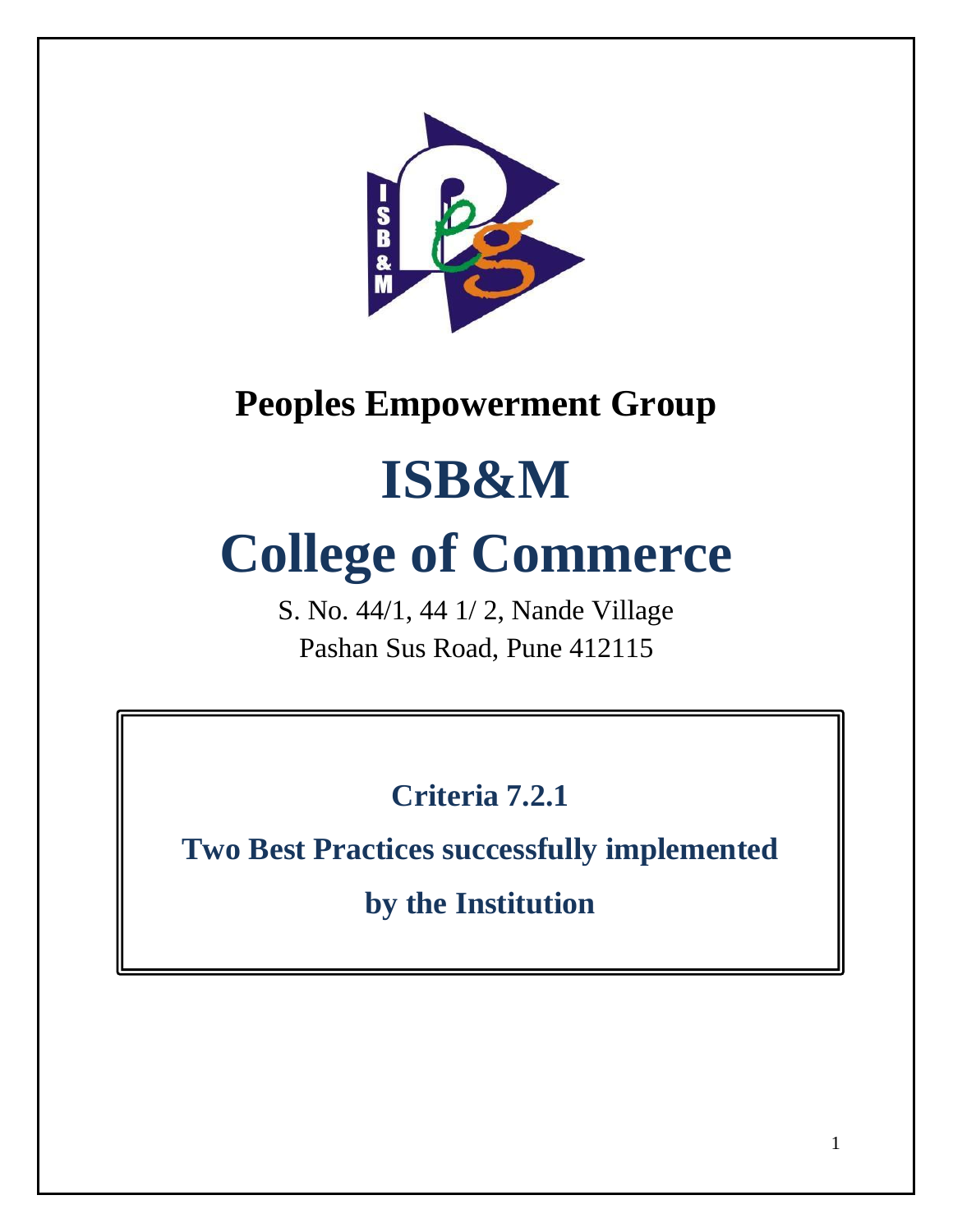# **BEST PRACTICE – 1**

# **Title of the Practice: Annual Fest "MINERVA"**

# **Objectives of the Practice:**

- To introduce ISB&M College of Commerce on a global platform
- Development of intellectual, mental, physical, psychological and emotional abilities in students.
- Development of intra-personal and inter-personal abilities to understand others and work in team.

# **The Context:**

ISB&M College of Commerce is committed to create an environment where students can develop their overall personality. In a dynamic environment it is very important for students to build the skills and competence which are necessary to survive in a cut throat competitive environment. The idea of competence implies quite simply the acquisition of knowledge and skills. It involves the mobilization of knowledge, skills, attitudes and values to satisfy complicated demands. The college believes in providing a platform to the students which is not only limited to academics but also to excel their capabilities.

Management is all about getting work done from others. ISB&M always cater to organize events and provide the opportunities for the students to participate  $\&$  manage such events, where students learn about -

- Leadership Skills
- Persuading Skills
- Interpersonal Relationships
- Team Work
- Assigning tasks to the right person at the right time

The name MINERVA comes from the name of the Roman Goddess of Art. Inspired from this, ISB&M College of Commerce hosts a Inter College Cultural Fest "MINERVA" every year with different themes. It offers a platform for the participants to showcase their skills and talents in various cultural and sports activities.

# **The Practice:**

The planning of activity starts right from the start of the academic year. Once the students complete the academic registration process, the students are asked to nominate themselves to work as a member of different cells. Depending on the nominations, students are shortlisted for interview. Faculty coordinators of the cells conduct interviews of these shortlisted students. At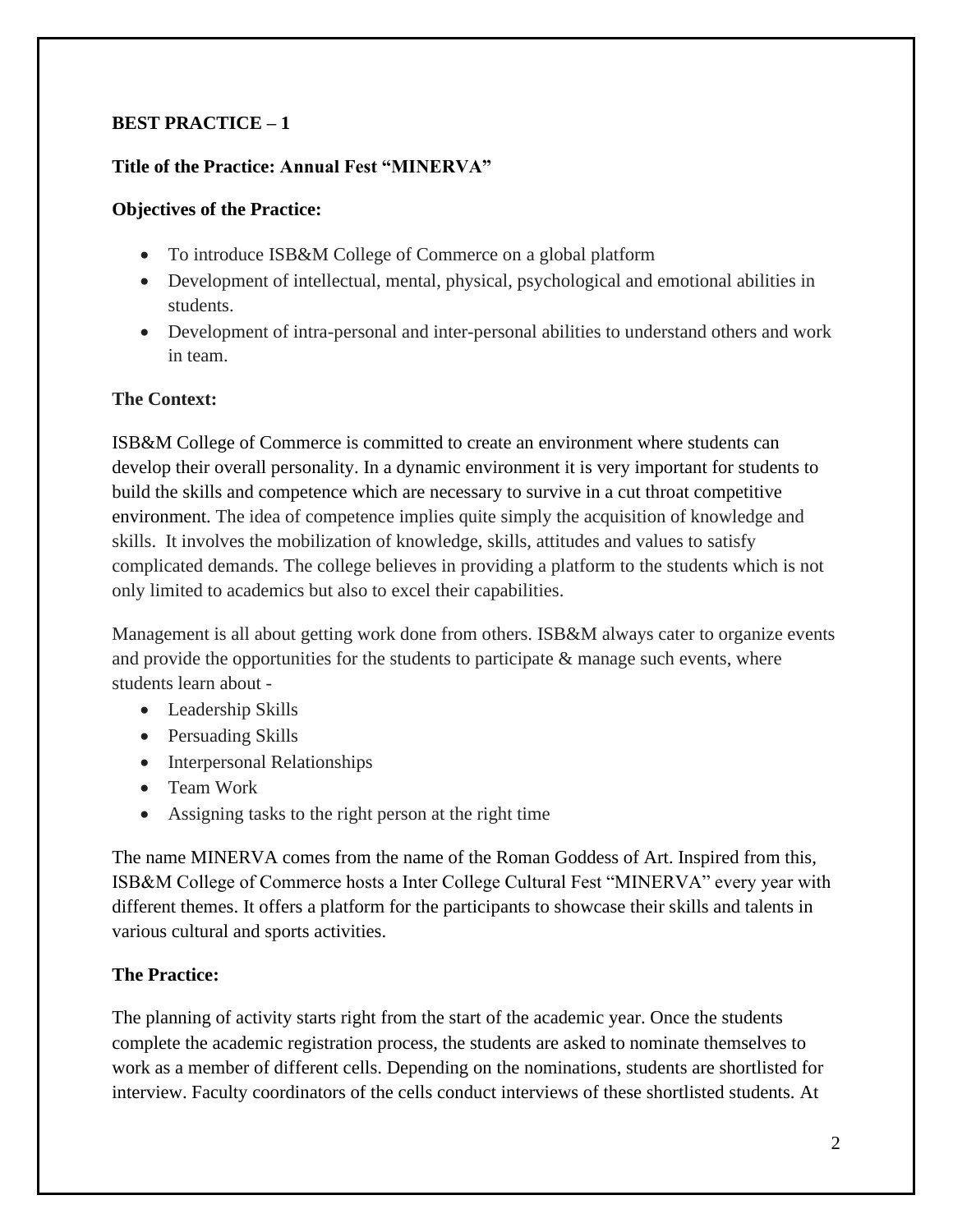ISB&M College of Commerce we have different cells like Sports Cell, Cultural Cell, Digital Moments Cell, Debate Cell, Digital Marketing Cell and Alumni Cell. During various activities conducted by these cells, faculty members are able to enlist different capabilities of the students which help them to allocate the various team responsibilities for the event MINERVA.

The event is conducted in the month of January/February every year. Principal assigns the responsibility to one of the faculty members to work as a coordinator of this event. Other faculty members work along with the event coordinator for successful planning and implementation of the event. The event coordinator along with the other cell coordinators form various committees as Event Team, College Participation Team, Sponsorship Team and Design Team. Based on the student skillsets, they are given responsibility to work in these teams. Head coordinator is allotted to each team. Students from third year are selected as head coordinators. These head coordinators then select junior students as the team members. Accordingly, they make systematic groups to work as a team. These team members are responsible for handling everything right from event planning, financial planning, budgeting, human resourcing, marketing, getting sponsorship and also getting participants from various parts of the city and state. Event promotion is solely managed by the team members. These student members also handle the responsibility of designing posters of the events which is used for branding purpose. Social Media Platforms like Instagram, Facebook is used for branding of event. Students also work to get MOUs related to event sponsorship as well as for sponsoring prizes for various competitions. Food stalls are also arranged by various vendors on the campus during the event. Students from different places participate in various competitions. A wide variety of competitions are organized simultaneously. Various fun filled informal activities are also organized on the campus. Several artist performances are arranged across all the days of the event. Artists from different platforms are invited to judge different competitions. On the very last day of the event, a concert of a wellknown artist is arranged. The event ends with the prize distribution ceremony.

Following Competitions are organized every year during MINERVA. These competitions are categorized into 3 major categories – Cultural, Sports and Literary.

- 1. Cultural Competitions include Singing (Classical & Western), Dancing (Classical & Bollywood), percussion, Instrumental Jugalbandi, Battle of Bands, War of DJ's, Fashion Show, Standup Comedy, Street Play and Theme Photography.
- 2. Sports Competitions include Cricket, Football, Volleyball, Basketball, Kabaddi, Aqua Polo, Chess, Carrom and Table Tennis.
- 3. Literary Competitions include Quiz, Ad Mad, Debate, Elocution, Creative writing and B-Plan.

# **Evidence of Success:**

The event MINERVA has something for everyone, be it dancers, singers, rappers, composers, DJs, actors or aspiring models. Minerva's strong-point is a quality set of judges including Pt.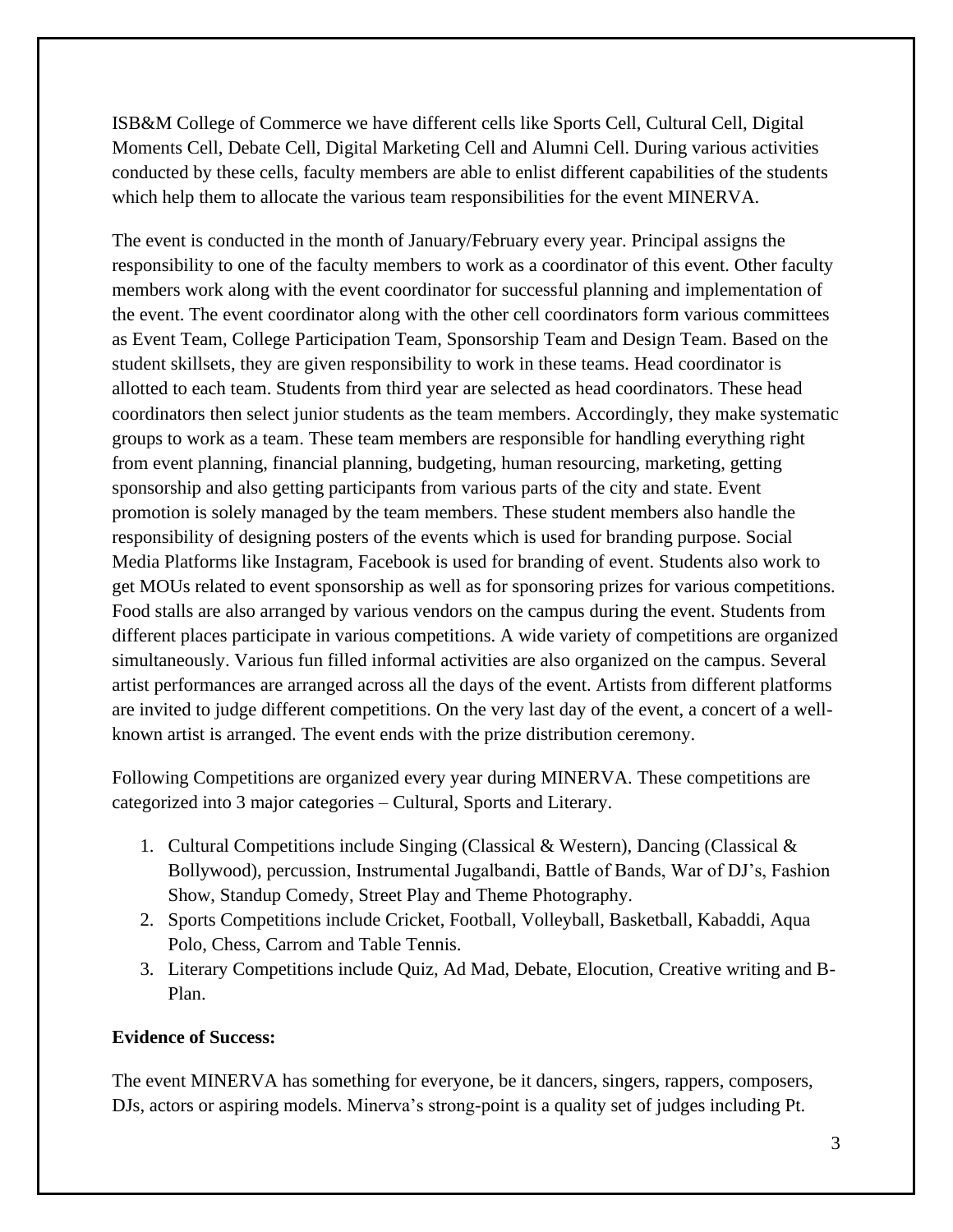Ramdas Palsule, Sucheta Chapekar, Anand Bhaskar, Ratna Shah, Aparna Jhachak, Kingsukh Roy, Sameer Belvalkar, Yogesh Baldotra, Chaitanya Gokhale, and many more. With a quality set of judges and state of the art infrastructure, everyone, the judges, the participants and star performers goes away from MINERVA happy and raring for more.

Participations from almost 40-60 different colleges had been received. A huge amount of sponsorships had also been received from different vendors across Pune.

Many students who have worked in the organizing team have been benefited by such activities. They were able to build intra-personal and inter-personal skills. Many students have attributed their success to the activities conducted by the college at such a huge level. Many are placed in well known companies and they are able to implement the skills and knowledge they have acquired thorough such activity.

During pandemic, college has organized Minerva throwback event on virtual platform where we have called all prominent artists who were part of MINRVA during last 5 years. They were very happy to be a part of the event again on such a huge social platform.

We had also received International sponsorship for  $1<sup>st</sup>$  Minerva in 2016. Many prominent artists have performed during MINERVA. With the efforts of event coordinators, all staff members and all the students, MINERVA has always been a great success.

# **Problems encountered:**

# **Time constraints:**

The time management is a big challenge. The event contains so many competitions that we need to conduct many activities simultaneously.

# **Less Participation in few activities:**

Every year almost 25-30 different competitions are organized in MINERVA. We can get very less participation in some of the competitions like Classical Singing, Instrumental Jugalbandi, Percussion and even Classical Dancing competition.

#### **Technical Problems during Virtual Participation:**

In the year 2020, we have conducted MINERVA on a virtual platform. We have faced lots of technical problems like some guest artists were not able to connect due to the network issues. Even when our students have given dance performances, there was certain issues with connectivity. They were not able to connect with the audience ad so were not able to get encouragement as they get in offline performances.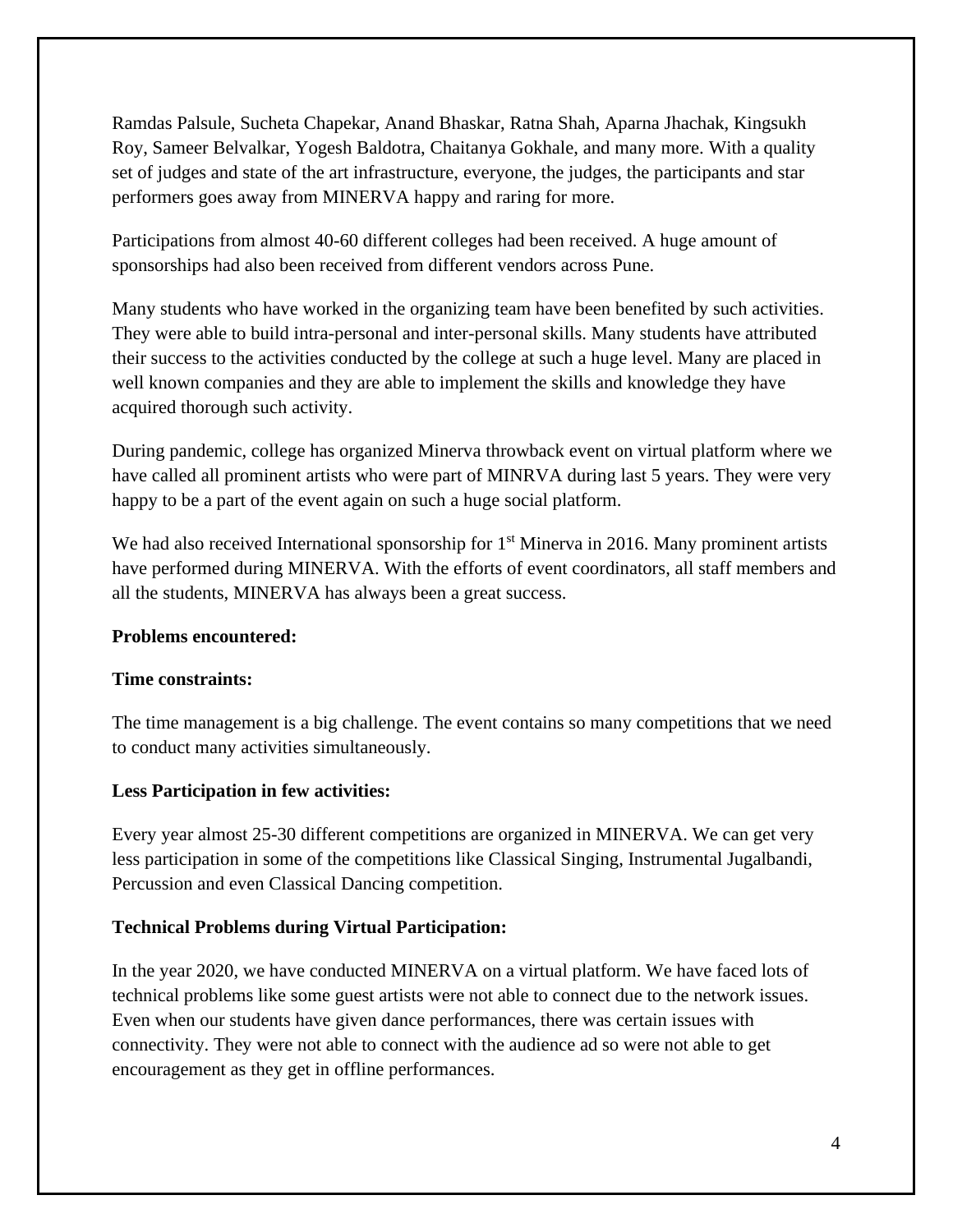# **Resources Required:**

- 50 % of infrastructural resources are provided by the College. For stage and sound system, we acquire resources from outside vendors.
- Students raise funds through sponsorships. Many cash prizes and coupons are incurred through sponsorships.
- Human resources are also utilized from the college.
- Financial Support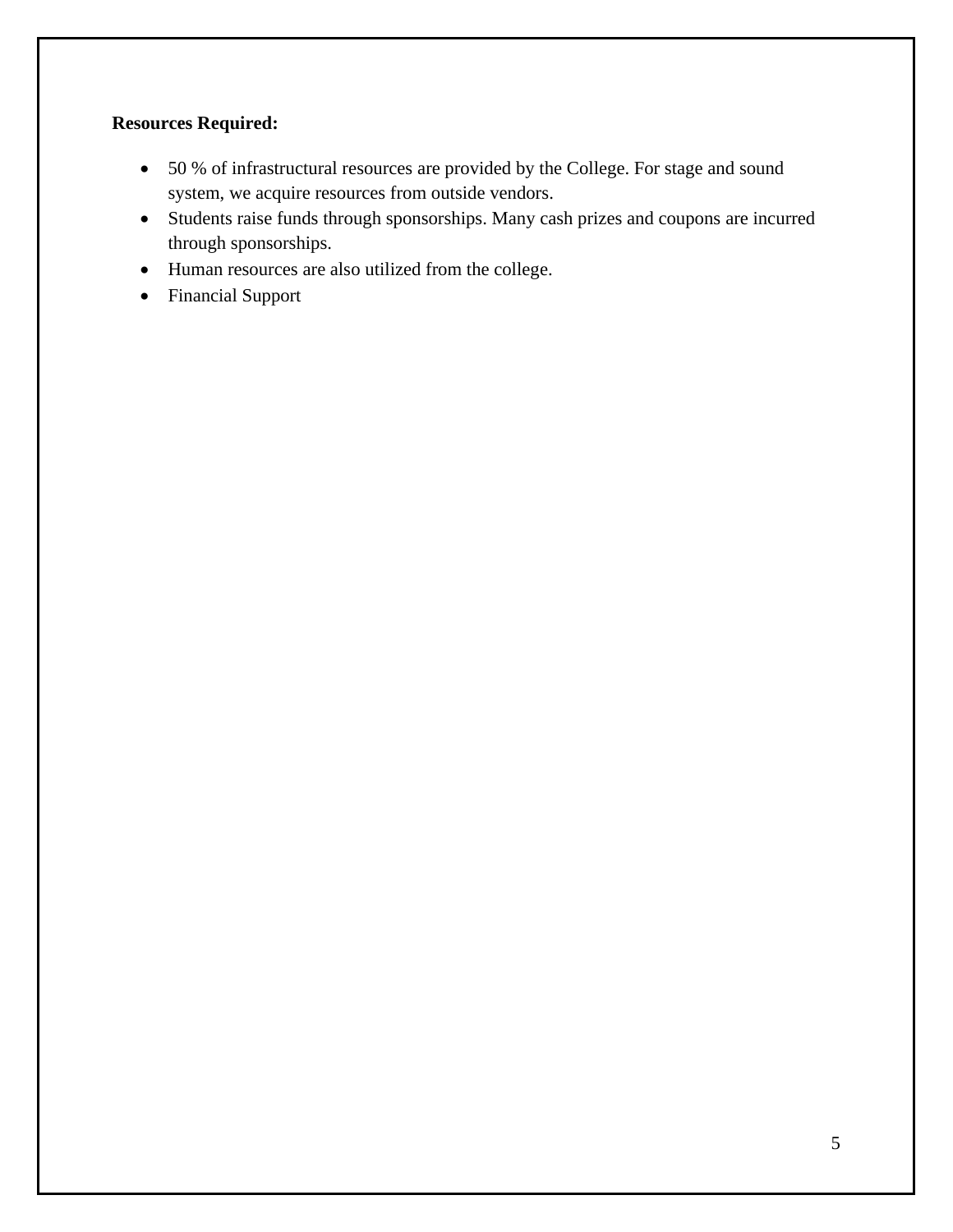# **BEST PRACTICE – 2**

# **Title: Green Campus Initiative**

# **Objectives of the Practice:**

- Creating an ambience and learning environment that is conductive for learning.
- Ensuring the conservation of biological diversity.
- Promoting sustainable solutions through teaching, research and extension activities that tackle live issues of the campus and its adjacent communities.
- Demonstrating respect for environment and conservation of natural resources while ensuring the quality of life on the campus.

# **The Context:**

Founded in 2009, ISB&M College of Commerce has grown rapidly in the last 12 years. It is known for its world-class educational environment and shaping the careers of over 1500 alumni performing exceedingly well in different parts of country and abroad. There is an impeccable blend of lush green and a well-planned environment that is conductive for learning. The campus is on a sprawling 13 acres of land, not too far from the urban crowd, yet green and serene and surrounded by abundant flora and fauna. The campus has significant greenery covering all parts of the campus, something that is appreciated by all visitors on the campus.

# **The Practice:**

The college has adopted many Green Practices like:

- Installation of Rain Water Harvesting System
- Installation of Bio composting pit
- Installation of solar thermal flat plate hot water system.
- Usage of Energy Efficient LED
- Usage of Energy Efficient BEE STAR Rated equipment

Efforts are being made to develop the campus on green concepts, particularly focusing on water conservation, use of alternative sources of energy, solid waste management, waste water management and energy conservation. The campus is designed with several initiatives for reducing energy consumption and utilizing renewable natural resources such as solar panels. As a sustainable initiative, we have a bio composting plant wherein, the bio-degradable waste is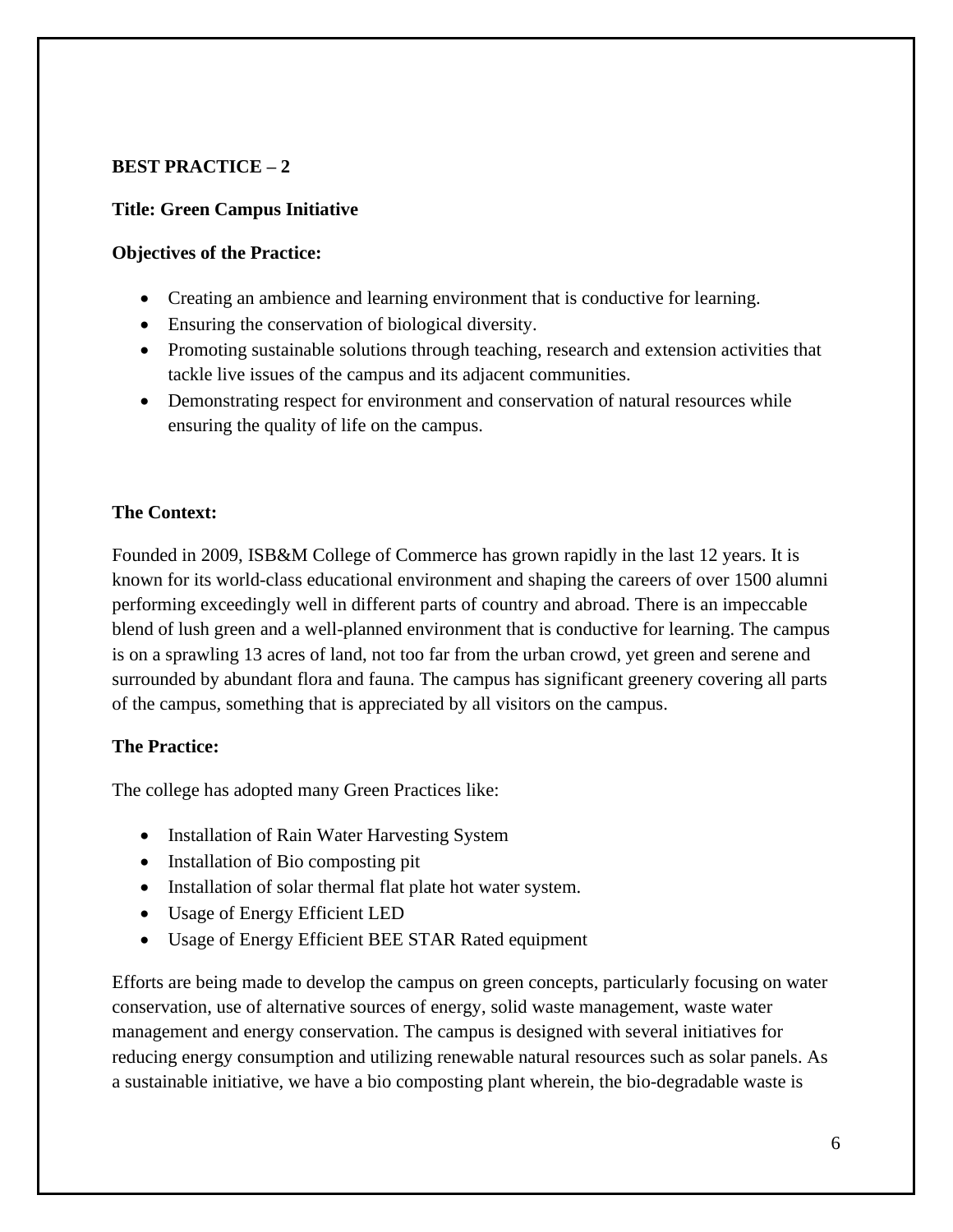composted  $\&$  is used as fertilizer for the garden. The College has also installed the rainwater harvesting project, to reduce dependency on municipal corporation water supply. The College has installed solar thermal flat plate collectors in hostels for hot water.

Apart from this faculty members are also taking initiatives to save energy on the campus. Power management features have been activated on the monitor so that it will go into a low power "sleep" mode when the faculty members are not working on it. Faculty members are encouraged to lock the computer when it is not in use. Faculty members follow the practice of turning off the unnecessary lights and use daylight instead. All staff members make sure to keep lights off in conference rooms, classrooms, lecture halls when they are not in use. STAR rated ACs are installed in faculty cabins. LED lights are used for indoor and outdoor lighting.

Students and faculty members take active participation in these activities. In order to make campus eco-friendly, college has initiated various steps which include use of internet, frequent use of email, use of one side blank papers for printing etc. This reduces use of paper and ensures curtailment in cutting of trees for paper production. Activities like Tree Plantation and Swachh Bharat Abhiyan are organized in the college every year.

#### **Evidence of Success:**

Success of Green Campus Initiative is seen in the following:

# **Solar Water Heating System:**

The College has installed solar thermal flat plate collectors for hot water of 10,000 liters capacity. The percentage of usage of Alternate Energy to Annual Energy Requirement is 23 %.

# **Waste Management:**

The college has installed bio composting plant wherein, the bio-degradable waste is composted & is used as fertilizer for the garden.

# **Water Conservation:**

The college has installed rain water harvesting system. Open well and borewell is also available in the campus. Drip irrigation system is installed in the garden for watering the plants.

# **Tree Plantation:**

Tree plantation activity is conducted every year in the college. Students and faculty members participate in this activity with full enthusiasm.